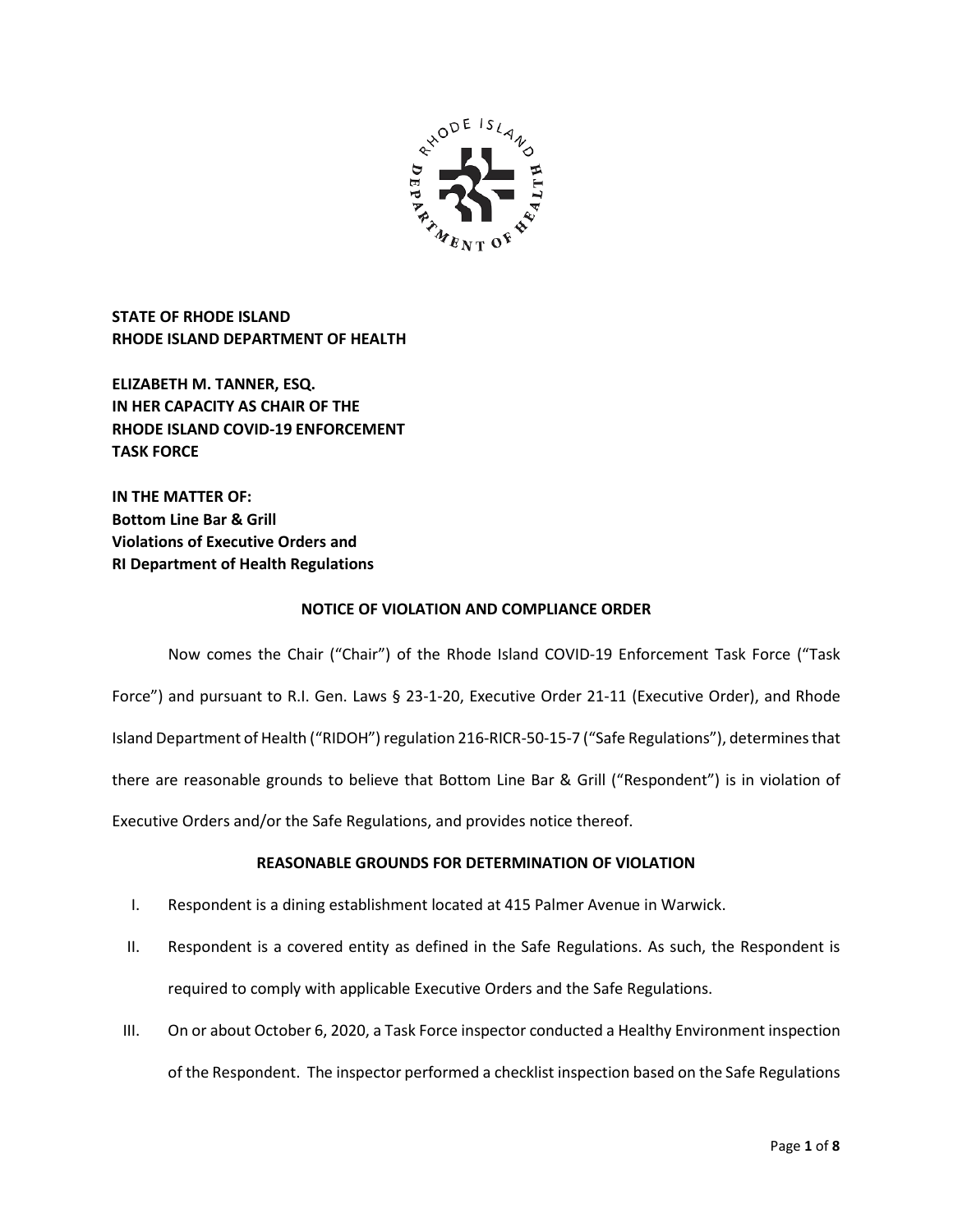and determined that Respondent scored a 12/12 for overall requirements, a 5/5 for dining requirements, and a 7/7 for bar requirements.

- IV. On or about December 29, 2020, a different Task Force inspector conducted a Healthy Environment inspection of the Respondent. The inspector performed a checklist inspection based on the Safe Regulations and determined that Respondent scored a 9/12 for overall requirements and a 5/5 for dining requirements. No bar inspection took place due to a statewide bar closure pursuant to Executive Order. After the inspection, the inspector provided information and resources to the Respondent to help it achieve full compliance. This included a recommendation to the Respondent on how to access www.ReopeningRI.com and the relevant websites for the Executive Orders, rules, regulations, and guidance. The Respondent was also advised that an inspector would conduct a reinspection in the near future.
- V. On or about February 6, 2021, a different Task Force inspector conducted a reinspection of the Respondent. The inspector met with a co-owner and performed a checklist inspection based on the Safe Regulations. The inspector determined that the Respondent scored a 7/12 for overall requirements, a 2/5 for dining requirements, and a 3/7 for bar requirements.
- VI. Therefore, as a result of the Respondent's failure to maintain compliance with applicable Executive Orders and the Safe Regulations, and in the absence of any other information to rebut the allegations above, RIDOH has drawn the conclusion that the above allegations are true, and the Respondent is not in compliance with applicable Executive Orders and/or the Safe Regulations.

### **ALLEGED VIOLATIONS**

The following alleged violations stem from the February 6, 2021 reinspection.

I. Respondent is in violation of Section 7.4.1(A)(3) of the Safe Regulations, which requires all individuals in an establishment to wear cloth face coverings unless an exception applies and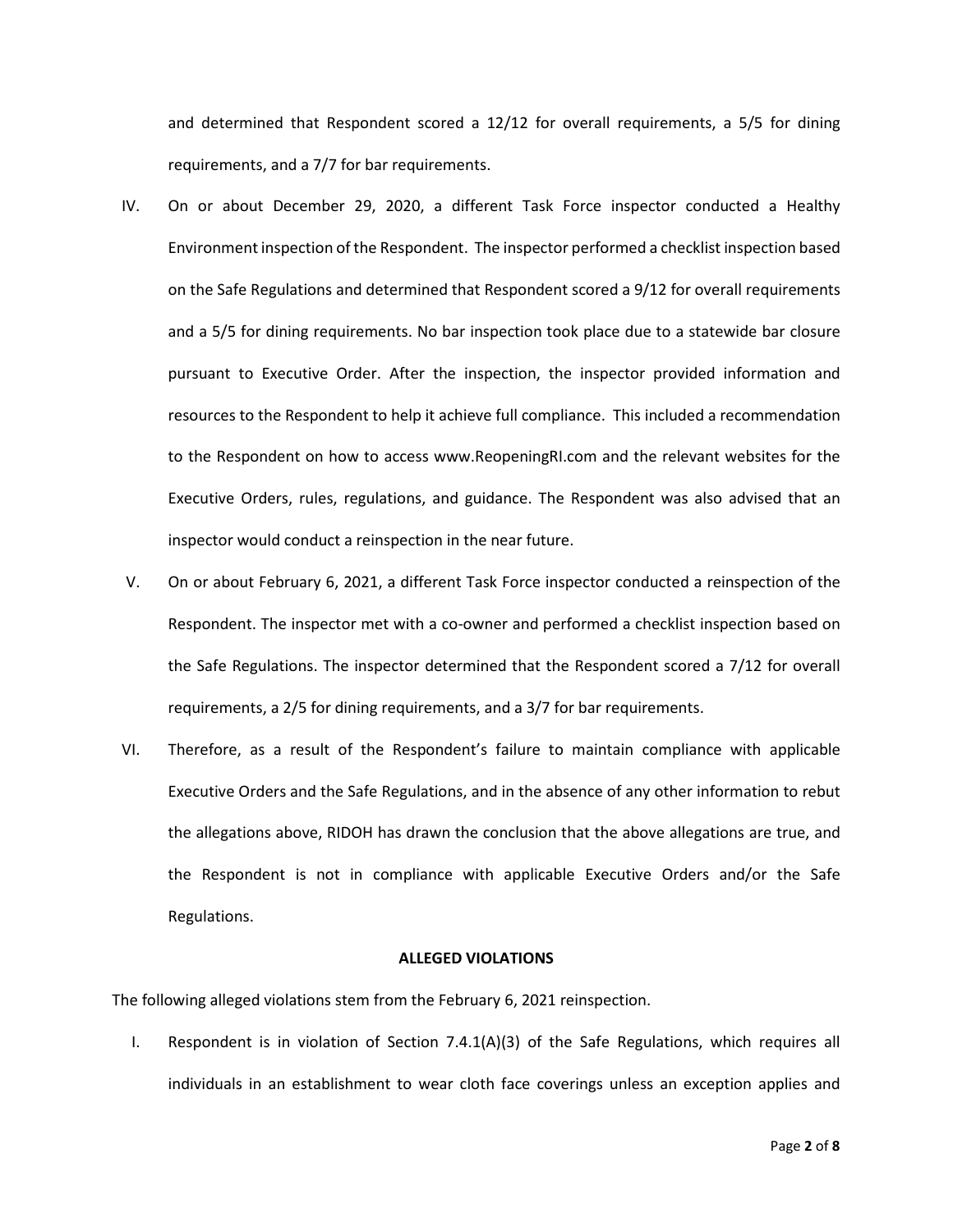requires establishments to deny entry to any employee, who is not otherwise exempt from the requirement or who refuses to wear a cloth face covering when required. The inspector observed one (1) employee in the kitchen who was not wearing a cloth face covering. The employee did not claim an exception.

- II. Respondent is in violation of Section 7.4.1(A)(1)(a) of the Safe Regulations, which requires establishments to ensure compliance with a plan that includes procedures relative to, among other things, physical distancing at all times, to the extent feasible, and additional measures to be taken in high traffic, communal, or other areas where physical distancing is not feasible. The inspector observed that there were no measures in place to ensure that physical distancing was maintained and that due to the number of customers in the establishment, physical distancing was not maintained to the extent feasible.
- III. Respondent is in violation of Section  $7.4.1(A)(4)$  of the Safe Regulations, which requires each covered entity to ensure the placement of posters or signs at entry to its establishments educating any individual at the establishment concerning entry screening, required physical distancing, use of cloth face coverings, and other subjects as provided in guidance issued by RIDOH. Although some of the required information was posted at the entry to the establishment, information pertaining to symptoms and screening was missing. The inspector concluded, therefore, that the Respondent failed to ensure the placement of required posters.
- IV. Respondent is in violation of Section  $7.4.1(A)(2)$  of the Safe Regulations, which requires each covered entity to implement and ensure compliance with screening of all individuals entering its establishment(s) at any time for any reason. The inspector observed several customers enter the establishment, none of which were screened by the Respondent. In addition, there were no posters visible at or near the entrance concerning entry screening.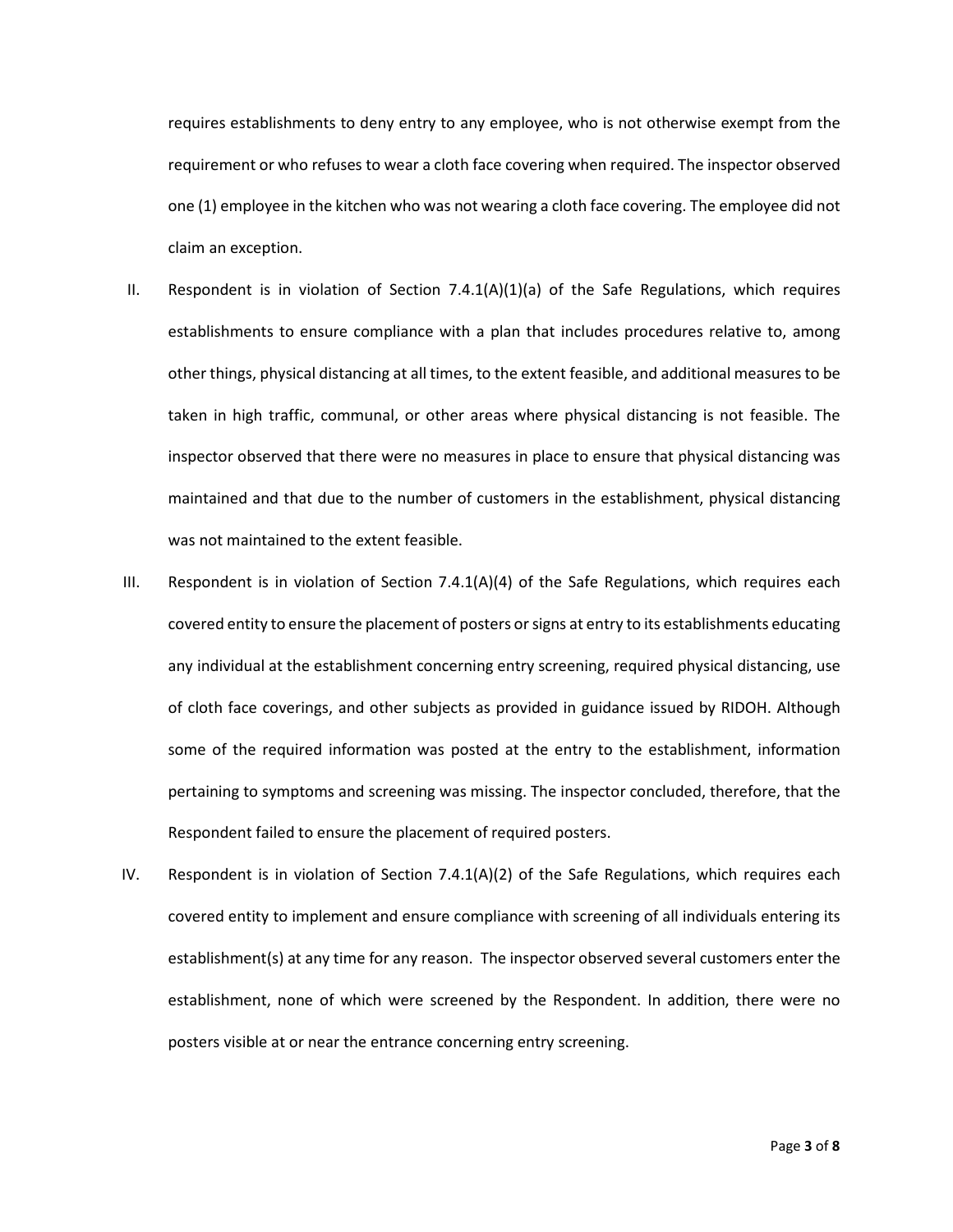- V. Respondent is in violation of Section 7.4.1(A)(8) of the Safe Regulations, which requires all covered entities to maintain an employee work log that identifies the full name, phone number, and the date and time of all shifts worked by each employee. This work log must be maintained for at least thirty (30) days. Upon request, Respondent could not produce an employee work log.
- VI. Respondent is in violation of Section 7.4.2(A)(1)(a) of the Safe Regulations, which requires that tables be separated by at least eight (8) feet from table edge to table edge or to allow six (6) feet spacing between seated customers at different tables unless separated by a physical, non-porous barrier of an appropriate height. The inspector observed that numerous tables were not separated by a barrier of any kind and were neither spaced at least eight (8) feet from table edge to table edge nor allowed six (6) feet of spacing between seated customers at different tables.
- VII. Respondent is in violation of Section 7.4.2(A)(2) of the Safe Regulations, which prohibits selfservice seating. The inspector observed that patrons were allowed to seat themselves without assistance by the Respondent.
- VIII. Respondent is in violation of Section 7.4.2(A)(3) of the Safe Regulations, which prohibits service to standing customers. The inspector observed at least four (4) customers walk up to the bar to order a beverage and then take it back to their table.
- IX. Respondent is in violation of Section 7.4.2(A)(5) of the Safe Regulations, which requires that all parties seated at a bar be separated by at least 6 feet, unless separated by a physical, non-porous barrier of an appropriate height. The inspector observed that customers seated at the bar were not separated by a barrier of any kind and were not spaced at least six (6) feet apart.
- X. Respondent is in violation of Executive Order 21-11, which states in pertinent part, that at all times, a licensee must close its bar area, including but not limited to the bar counter and seating at the bar counter, and ensure that the bar area is not accessible to patrons. All such bars, restaurants and other establishments must rope off the bar area and make seating at the bar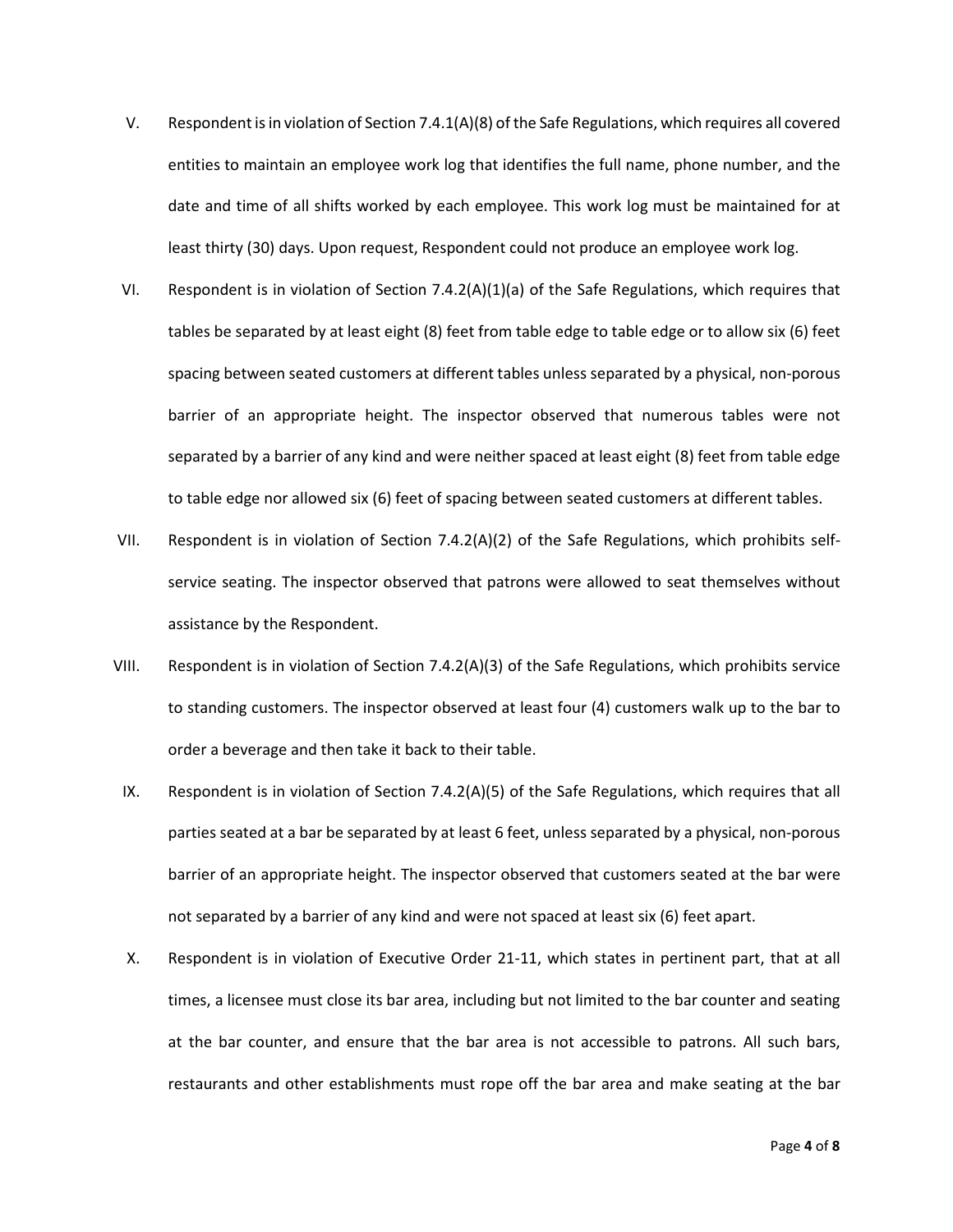counter unavailable to customers. The inspector observed that the bar area was open, allowing seating, and providing service to customers. (See "Exhibit A")

XI. Respondent is in violation of Section 7.4.1.(A)(12) of the Safe Regulations, which prohibits congregating and/or mingling in an establishment or areas under the establishment's control. The inspector observed that customers were impermissibly mingling at the bar area. (See "Exhibit A")

#### **ORDER**

It is hereby ORDERED, that on or before the tenth  $(10<sup>th</sup>)$  day from service of this Notice of Violation and Compliance Order, Respondent shall remedy the above cited violations and come into full compliance with applicable Executive Orders and Regulations, by fulfilling the conditions as set forth below:

- I. Respondent shall require all employees in its establishment to wear cloth face coverings unless an exception applies. In accordance with Section 7.4.1(3)(a) of the Safe Regulations, Respondent shall deny access to its establishment to any employee who refuses to wear a cloth face covering when required by the Safe Regulations unless an exception applies.
- II. Respondent shall ensure compliance with its plan for safe operation, required pursuant to Section 7.4.1(A)(1) of the Safe Regulations, including compliance with, among other things, procedures consistent with the Safe Regulations relative to physical distancing at all times, to the extent feasible, and additional measures to be taken in high traffic, communal, or other areas where physical distancing is not feasible.
- III. Respondent shall ensure the placement of posters or signs at entry to its establishment educating any individual at the establishment concerning entry screening, required physical distancing, use of cloth face coverings, and other subjects as provided in guidance issued by RIDOH.
- IV. Respondent shall implement and ensure compliance with screening of all individuals entering its establishment(s) at any time for any reason.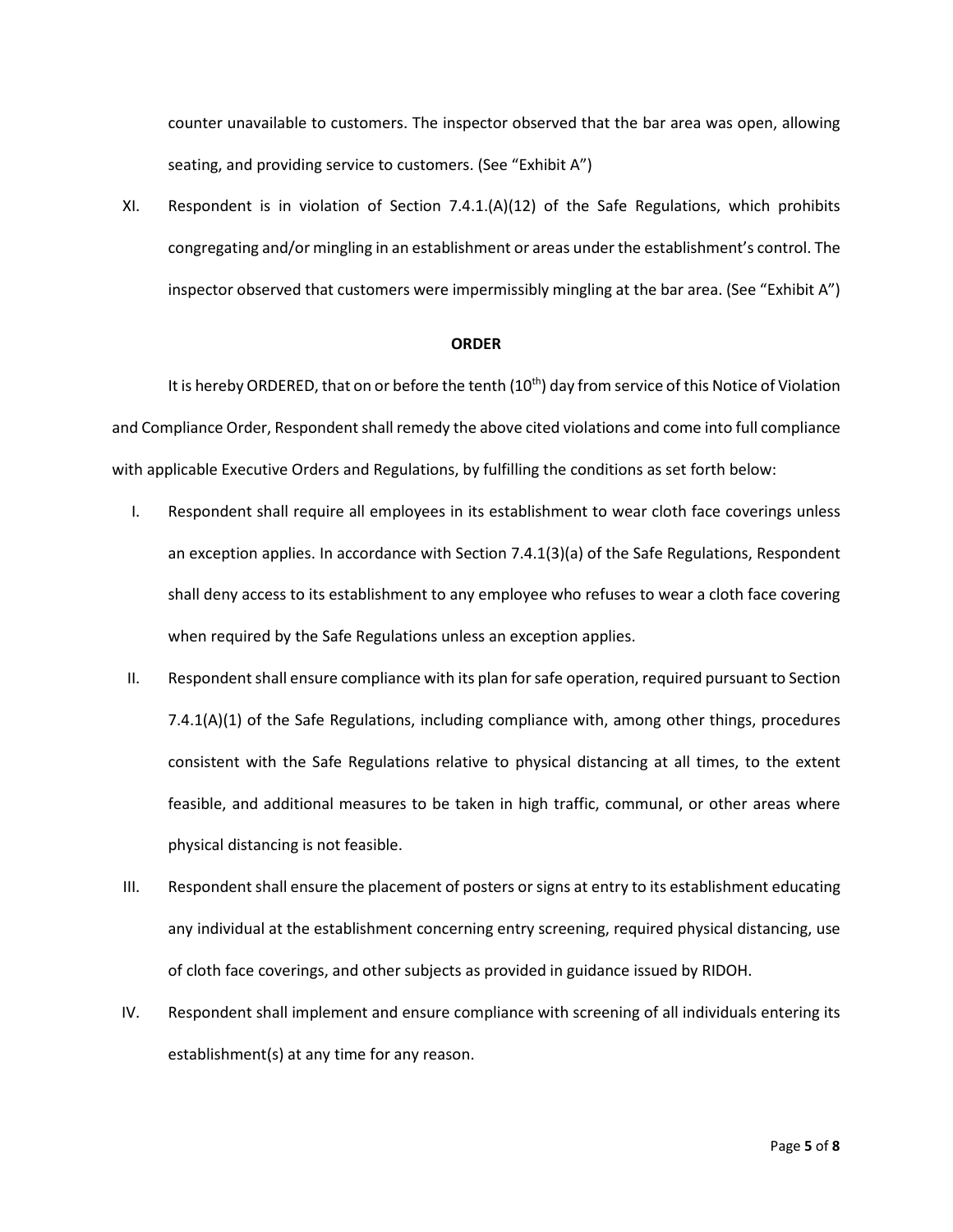- V. Respondent shall maintain an employee work log that identifies the full name, phone number, and the date and time of all shifts worked by each employee. This work log must be maintained for at least thirty (30) days.
- VI. Respondent shall ensure that tables are situated to allow separation of at least eight (8) feet from table edge to table edge or to allow six (6) feet spacing between seated customers at different tables unless separated by a physical, non-porous barrier of an appropriate height.
- VII. Respondent shall ensure that service is made only to seated customers and that no service to standing customers occurs.
- VIII. Respondent shall ensure that its bar area remains closed and roped off until such time as the requirement set forth in Executive Order 21-11, and any successor Executive Order thereto, that bar areas remain closed is lifted.
- IX. When allowed to reopen the bar area, Respondent shall ensure that all parties seated at a bar be separated by at least 6 feet, unless separated by a physical, non-porous barrier of an appropriate height.
- X. Respondent shall ensure that no congregating and/or mingling occurs within the establishment or any area under the establishment's control.
- XI. Respondent shall ensure that all parties are seated by the Respondent and that no self-seating occurs.

**Failure to comply with this ORDER may result in the imposition of civil fines, the issuance of an immediate compliance order, and/or any other action authorized by regulation, the Act, or other applicable law.**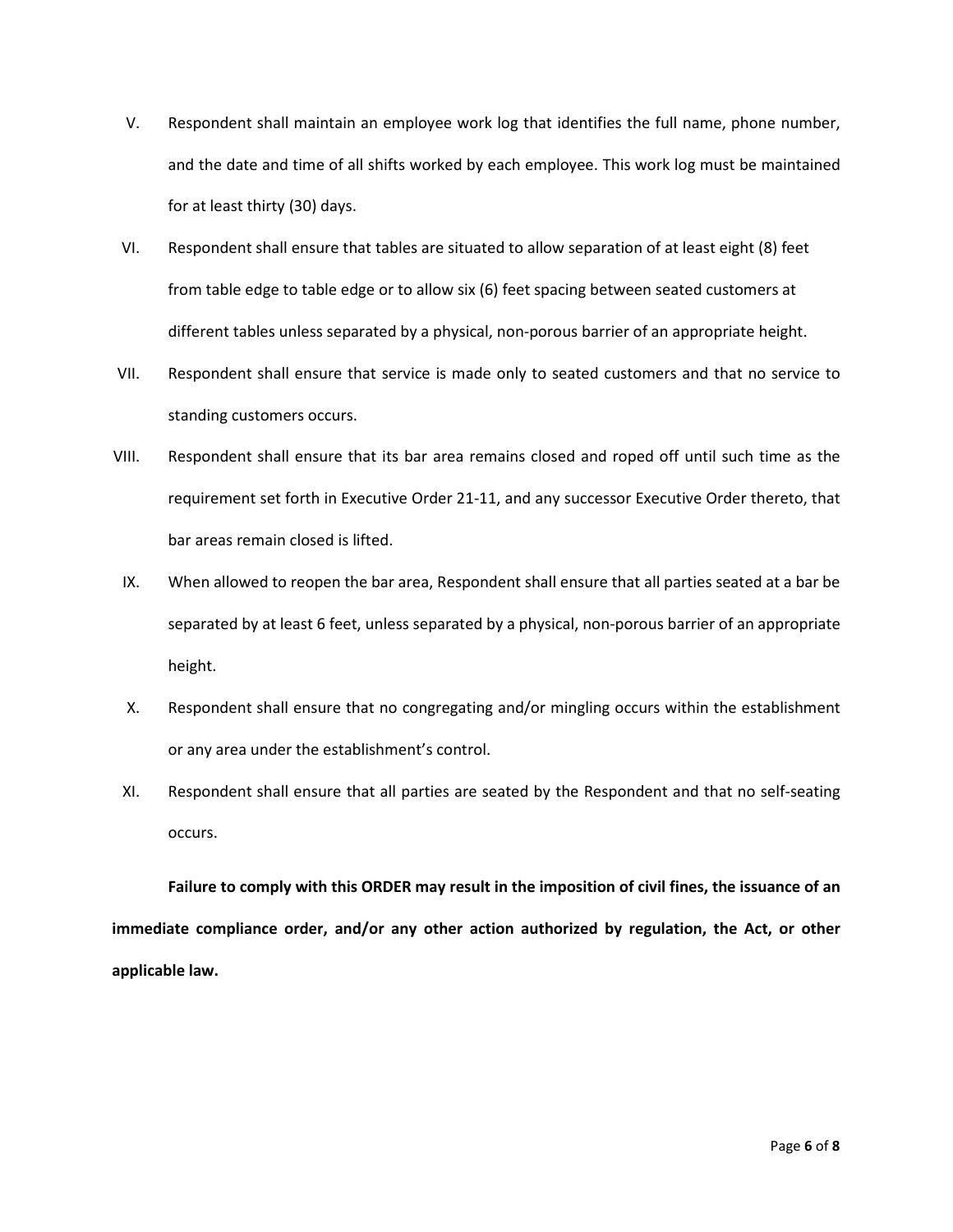Entered this 9th day of February 2021.

Ezert N. Tammer

Elizabeth M. Tanner, Esq. Chair Rhode Island COVID-19 Enforcement Task Force RI Department of Health Cannon Building, Rm. 401 Three Capitol Hill Providence, RI 02908

# **A WRITTEN REQUEST FOR A HEARING MAY BE FILED IN WRITING WITHIN**

# **TEN DAYS AFTER THIS NOTICE**